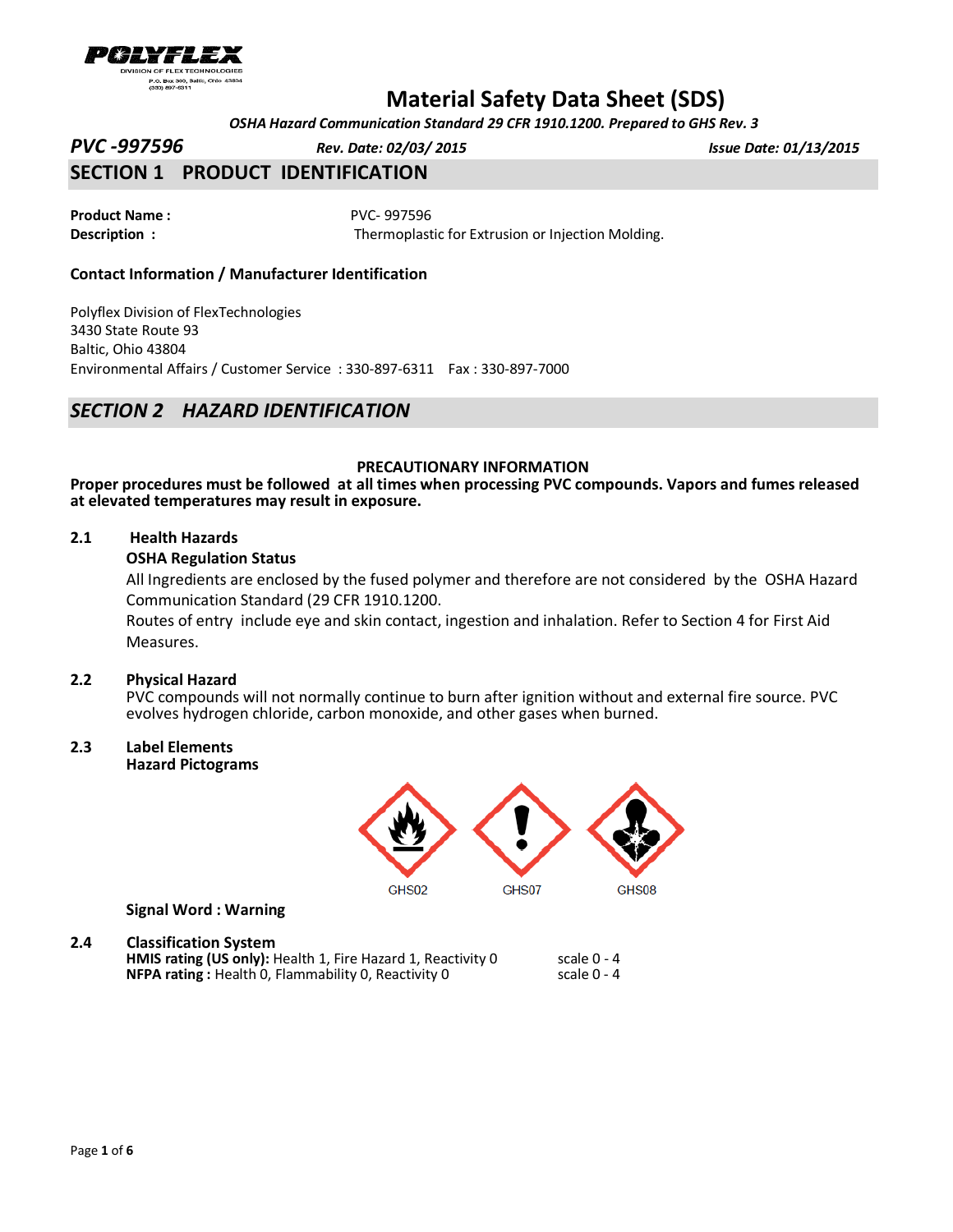

 *OSHA Hazard Communication Standard 29 CFR 1910.1200. Prepared to GHS Rev. 3*

*PVC -997596 Rev. Date: 02/03/ 2015 Issue Date: 01/13/2015*

### **SECTION 3 COMPOSITION / INFORMATION ON INGREDIENT**

| Component                | CAS#       | $Wt.\%$    |
|--------------------------|------------|------------|
| Polyvinyl Chloride Resin | 68648-82-8 | $20 - 80%$ |

Compounded PVC is an inert material in its normal usage. All the components listed below are encapsulated in the fused PVC matrix. Typical composition for this compound-application are listed below, not all component are used in all formulas.

| Component                          | CAS#           | $Wt.\%$  | <b>Ingredients</b>                                         |
|------------------------------------|----------------|----------|------------------------------------------------------------|
| Plasticizer                        | Mixture        | $0 - 60$ | High Molecular weight esters.                              |
| Inert Filler                       | <b>Mixture</b> | $0 - 45$ | CaCO <sub>3</sub> , talc, carbon black, clay.              |
| <b>Stabilizers</b>                 | Mixture        | $1 - 3$  | Organometallic compounds of barium<br>and/or calcium-zinc. |
| Colorants                          | Mixture        | $0 - 5$  | Organic and inorganic colorants.                           |
| <b>SECTION 4 FIRST AID MEASURE</b> |                |          |                                                            |

| <b>Eyes</b>       | Flush with water. If irritation persist seek medical attention.                                                                                                                                                   |  |
|-------------------|-------------------------------------------------------------------------------------------------------------------------------------------------------------------------------------------------------------------|--|
| <b>Skin</b>       | No adverse effects anticipated under normal conditions. Flush with water to<br>remove material<br>from skin. Obtain medical attention if irritation is present and persist.                                       |  |
| <b>Inhalation</b> | No adverse effect anticipated under normal conditions if adequately ventilated. If exposure<br>occur, remove the exposure individual to fresh air. Obtain immediately medical attention if<br>irritation persist. |  |
| <b>Ingestion</b>  | Do not induce vomit. Seek medical attention                                                                                                                                                                       |  |

## **SECTION 5 FIRE FIGHTING MEASURES**

- **Flash Ignition Temperature ˃600⁰F**
- **Autoignition Temperature Not Applicable**

**Fire Fighting Procedures / Fire Extinguishing Media** Water, carbon dioxide, foam and dry chemical.

### **Unusual Fire and Explosion Hazards**

PVC evolves hydrogen chloride, carbon monoxide, and other gases when burned. Exposure to combustion products may be fatal and should be avoided . PVC Compounds will normally continue to burn after ignition without and external source. Do not allow fire fighting runoff water to enter natural streams. The water may contain HCL and other combustion products.

**Fire-Fighting Equipment**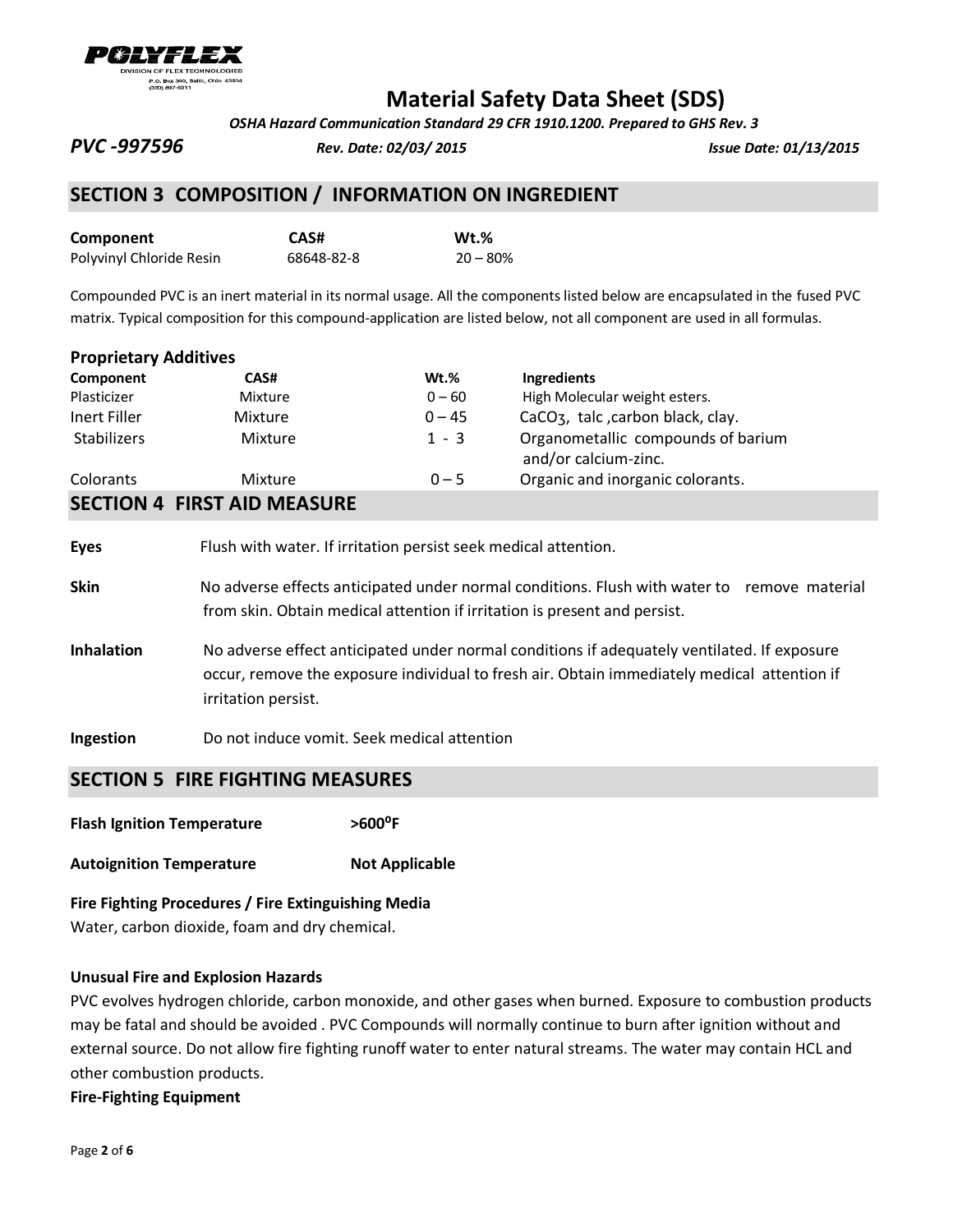

 *OSHA Hazard Communication Standard 29 CFR 1910.1200. Prepared to GHS Rev. 3*

*PVC -997596 Rev. Date: 02/03/ 2015 Issue Date: 01/13/2015*

Wear full bunker gear including a positive self contained breathing equipment.

# **SECTION 6 ACCIDENTAL RELEASE MEASURE**

### **Protect People:**

Remove unnecessary personnel from the release area. Wear appropriate personal protective equipment during clean up.

### **Protect Environment**

Contain material to prevent contamination of the soil, surface water or ground water.

### **Clean Up**

Clean up uncontaminated material and recycle into process. Sweep or vacuum .

### **SECTION 7 HANDLING AND STORAGE**

### **Advice on Safe Handling**

Use proper personal protective equipment during handling. Minimize dust generation and accumulation. Use good housekeeping practices.

### **Protective Measure**

Use methods to minimize generation of dust.

Wash thoroughly after handling. PVC resin processing may result in the release of low levels of vinyl chloride monomer. Use only in well-ventilated areas.

### **Storage**

Store in a cool, well ventilated dry place away from direct sunlight, heat, and incompatible material. Store away from food and beverages. Keep container closed to prevent contamination.

### **SECTION 8 EXPOSURE CONTROLS /PERSONAL PROTECTION**

All personal protective equipment should be selected in accordance with the hazard assessment required by 29CFR 1919.132.

### **Respiratory Protection**

For most conditions, no respiratory protection should be needed. However, if dust is produced during handling a NIOSH approved air purifying filter respirator that meets the requirements of 29 CFR 1919.134 should be used. Full –face self contained breathing apparatus may be needed when dealing with vapors from combustion of product. Respirators must be selected accordingly with airborne levels.

### **Eyes Protection**

Use safety glasses.

### **Skin Protection**

Protective clothing and gloves for contact with molten plastic.

### **Engineering Control**

Provide general and local exhaust ventilation to control air borne. Local exhaust ventilation should comply with OSHA regulations and the American Conference of Industrial Hygienist, Industrial Ventilation – A Manual of Recommended Practice.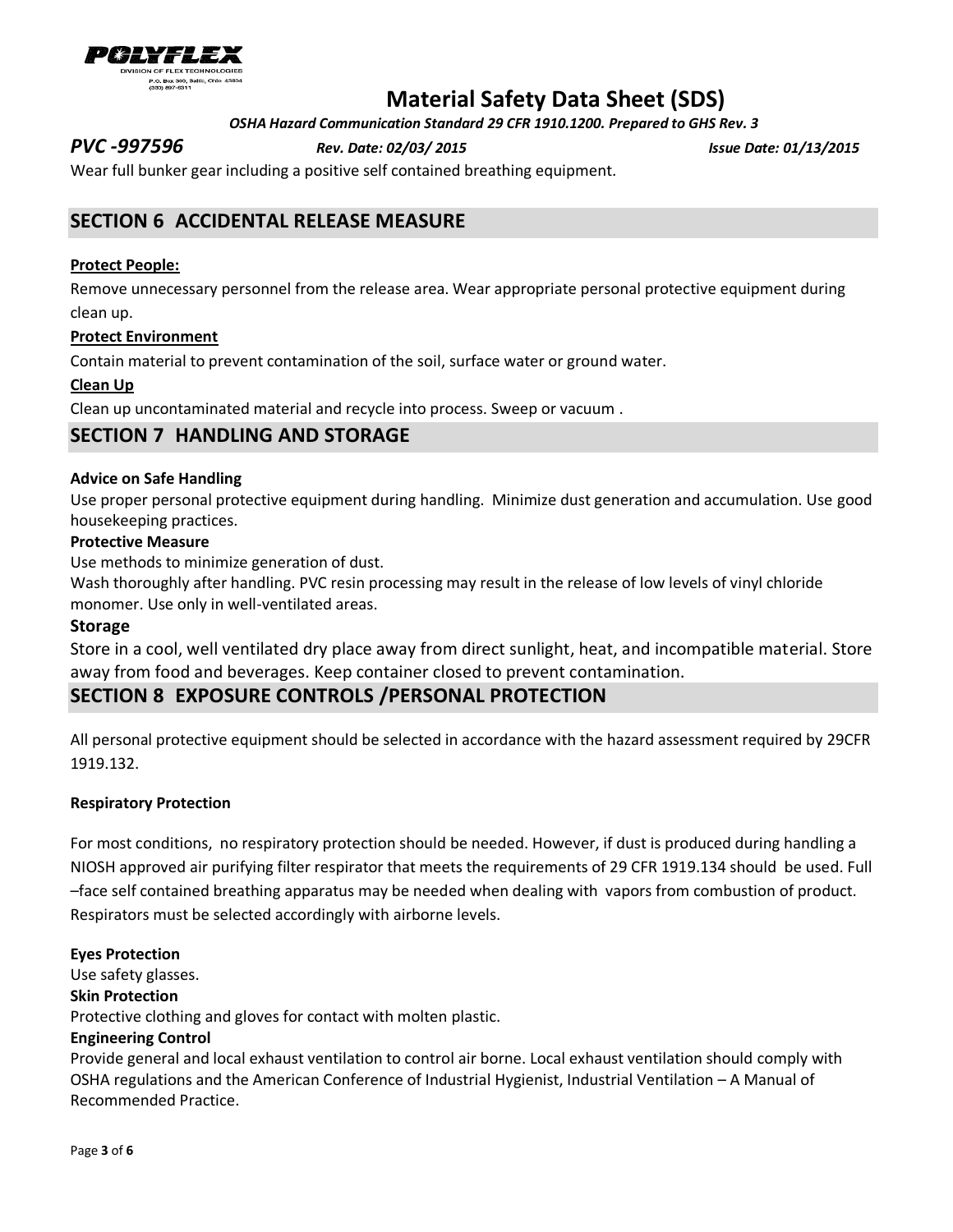

 *OSHA Hazard Communication Standard 29 CFR 1910.1200. Prepared to GHS Rev. 3*

*PVC -997596 Rev. Date: 02/03/ 2015 Issue Date: 01/13/2015*

# **SECTION 8 EXPOSURE CONTROLS /PERSONAL PROTECTION**

**( continued )** 

### **Exposure Guidelines**

No exposure limits have been established for PVC. It is recommended that exposure be kept below the limits for Particulate not otherwise classified according to the Centre for Disease Control and Prevention:

OSHA-PEL: 15 mg/ m<sup>3</sup> 8 hr-TWA (Total Dust)

5 mg/m³ 8 hr-TWA ( Respirable)

PEL : Permissible Exposure Limit

TWA : Time-Weighted Average Concentration

Under normal processing conditions, no occupational exposure to vinyl chloride monomer exceeding the established limits for this material are anticipated.

**The OSHA-PEL for vinyl chloride is 1 ppm over an 8hr-TWA. The OSHA-STEL for vinyl chloride is 5 ppm for any 15 minute period.**

# **SECTION 9 PHYSICAL AND CHEMICALS PROPERTIES**

| Pellets of different sizes, hardness, and colors |
|--------------------------------------------------|
| No distinct odor                                 |
| Solid                                            |
| Varies                                           |
| None                                             |
| 1.43                                             |
| Not Applicable                                   |
| Not Applicable                                   |
| Not Applicable                                   |
| Less than 5 parts per million                    |
|                                                  |

## **SECTION 10 STABILITY AND REACTIVITY**

### **STABILITY**

Stable under normal conditions.

### **POLIMERIZATION**

Hazardous polymerization does not occur.

### **CONDITIONS TO AVOID**

Instantaneous temperatures above 240°C (464°F). Prolonged heating combined with shear during processing can generate hazardous decomposition products.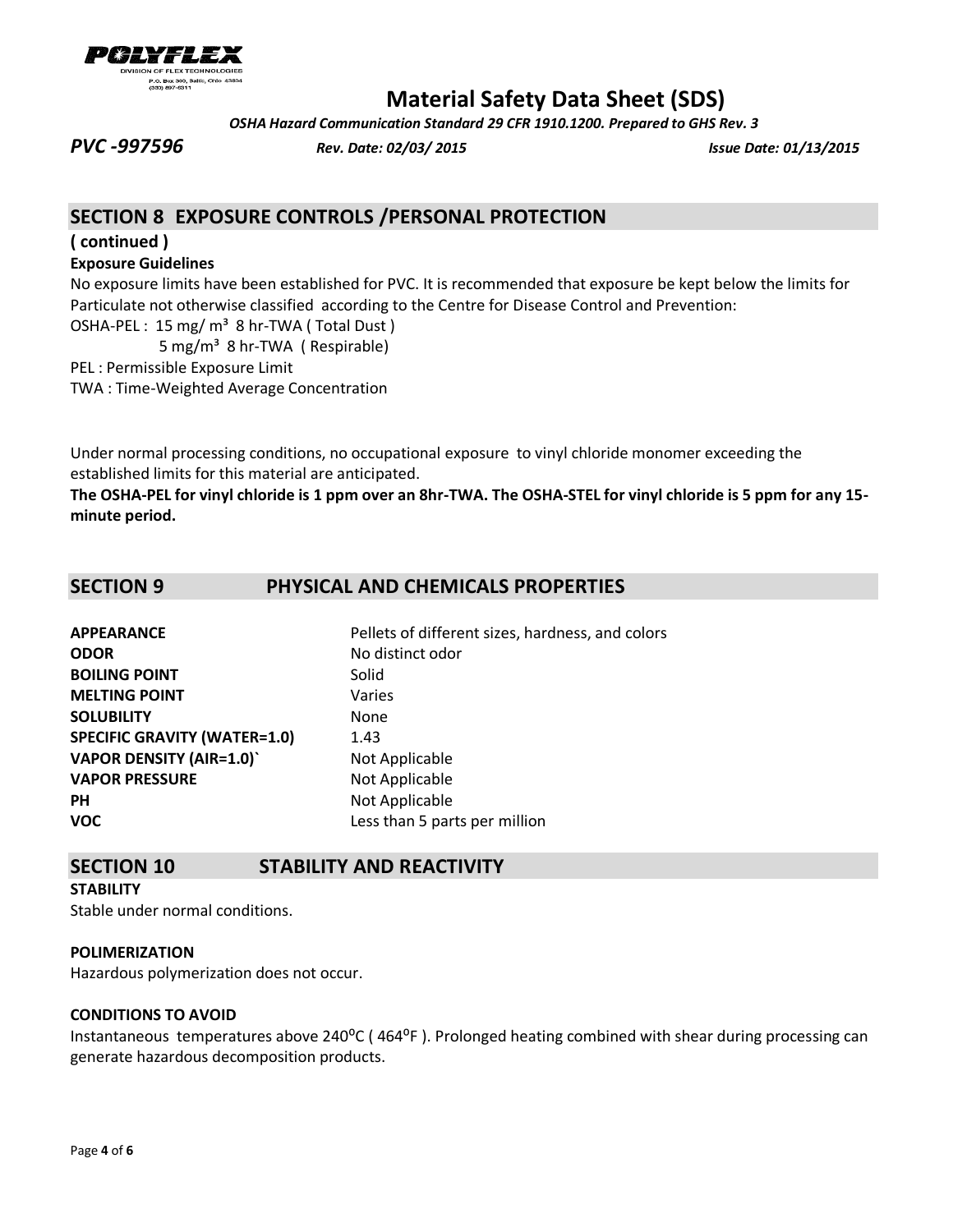

 *OSHA Hazard Communication Standard 29 CFR 1910.1200. Prepared to GHS Rev. 3*

| <b>PVC -997596</b> | Rev. Date: 02/03/ 2015          | <b>Issue Date: 01/13/2015</b> |
|--------------------|---------------------------------|-------------------------------|
| <b>SECTION 10</b>  | <b>STABILITY AND REACTIVITY</b> |                               |
|                    |                                 |                               |

**( continued )** 

Overheating may cause thermal degradation of PVC compound. Fumes and vapor (including CO, CO<sub>2</sub> and HCL) may be produced as result of thermal degradation. These emissions are possible to occur during normal operating condition and may accumulate if ventilation is insufficient.

### **INCOMPATIBLE MATERIALS**

Do not allow this product to contact acetal or acetal copolymer within the processing machine. At processing conditions the two materials are mutually destructive.

## **SECTION 11 TOXICOLOGICAL INFORMATION**

This information on PVC compounds is extracted from HSDB and NTP databases.

### **ANIMAL TOXICITY**

Oral : Rat, TDLO 210 gm/kg Inhalation Mouse,  $LC_{50}$  140 mg/m<sup>3</sup>

TDLO= Lowest toxic dose in a given species by a given route of exposure.

 $LC_{50}$  = Concentration that is lethal to 50% of a given species by a given route of exposure. Rodents exposed to PVC by dietary or inhalation routes for 6-24 months have shown no significant toxicological effects.

While PVC is generally considered an inert polymer, exposure to PVC dust has been reported to cause lung changes in animals and human, including decreased respiratory capacity and inflammation. However, exposure approaching the nuisance dust exposure limits are not anticipated to pose a significant health risk.

## **SECTION 12 ECOLOGICAL INFORMATION**

| <b>ENVIRONMENTAL IMPACT</b> |                               |  |
|-----------------------------|-------------------------------|--|
| <b>Aquatic:</b>             | No data available             |  |
| <b>Biodegradation:</b>      | Not subject to biodegradation |  |

Due caution should be exercised to prevent accidental release of this material to the environment.

## **SECTION 13 DISPOSAL CONSIDERATION**

### **WASTE MANAGEMENT INFORMATION**

Do not dump into any sewer, on the ground, or into body of water. Any disposal practice nust be in compliance with local, state and federal laws and regulations.